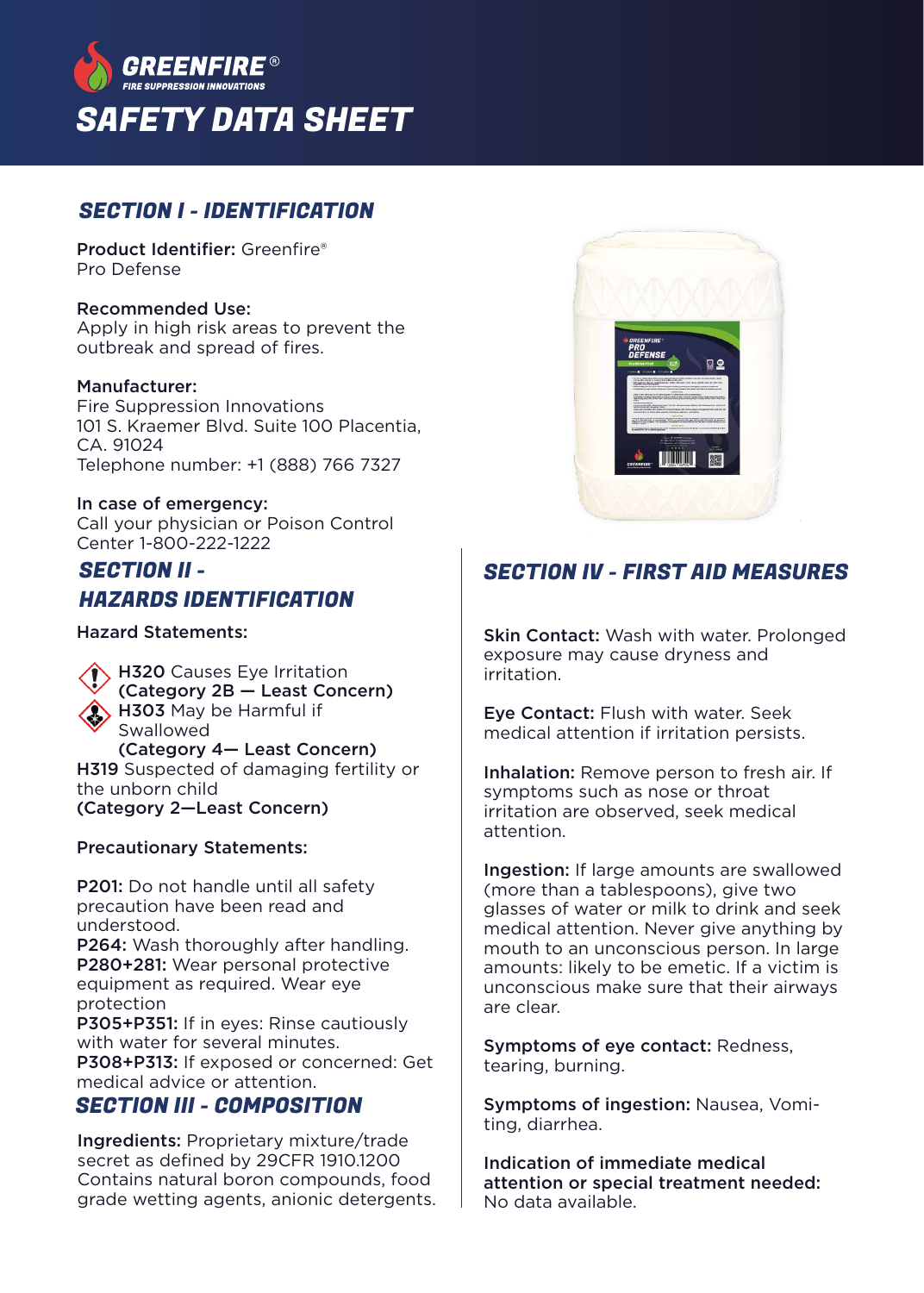## SECTION V - FIRE-FIGHTING MEASURES

Product is non-flammable, non-combustible, non-explosive, intrinsically flame retardant. No special protective equipment, precautions, hazards, or extinguishing media

## SECTION VI - ACCIDENTAL RELEASE MEASURES

Personal precautions, protective equipment, and emergency procedures: Product can be very slippery! Use extreme caution walking on smooth surfaces that are wet with GreenFire®.

#### Methods and materials for cleanup:

Sorbents may be used. Prevent spills from reaching waterways. Disposal is to be performed in compliance with all federal, state and local laws. Solutions of detergents may be allowed to be flushed down sewer. First check with your local water treatment plant. In case of large spillage into water, advise local water authorities that the affected water should not be used for abstraction of potable water until natural dilution returns boron value to normal background environmental level.

## SECTION VII - HANDLING AND STORAGE

Precautions for safe handling: No unusual precautions necessary. Precautions for Storage: No unusual precautions necessary

# SECTION VIII - EXPOSURE CONTROLS / PERSONAL PROTECTION

The Derived No-Effect Level of exposure for workers and general public are as follows:

Acute oral ingestion for systemic effect: 8mg product/kg bw/day Long-term oral ingestion for systemic effect: 7mg product/kg bw/day Long-term dermal exposure for systemic effect: 3677mg product/kg bw/day

If product is used in a way that creates a mist of particles suspended in air, the DNELs are:

Long-term inhalation for a systemic effect: 61mg product/m3 Acute or long-term inhalation for local effect: 109mg product/m3

#### Engineering controls and Personal Protective Equipment:

Always use eye protection and suitable gloves. In circumstances where large amounts of mist is likely to be created, use appropriate ventilation and/or particulate respirator type N95 or better.

# SECTION IX - PHYSICAL AND CHEMICAL **PROPERTIES**

Appearance: Transparent straw colored or clear liquid Odor: Insignificant pH: 6.8 Freezing point: ~30F Boiling point: ~215F Flash point/Flammability/Auto ignition temperature: non-flammable Evaporation rate: similar to water Vapor pressure: similar to water Vapor density: similar to water Relative density: 1.08g/cc Solubility: miscible in water and alcohols artition coefficient: hydrophilic Decomposition temperature: dehydration begins at approximately 215F Viscosity: variable non-Newtonian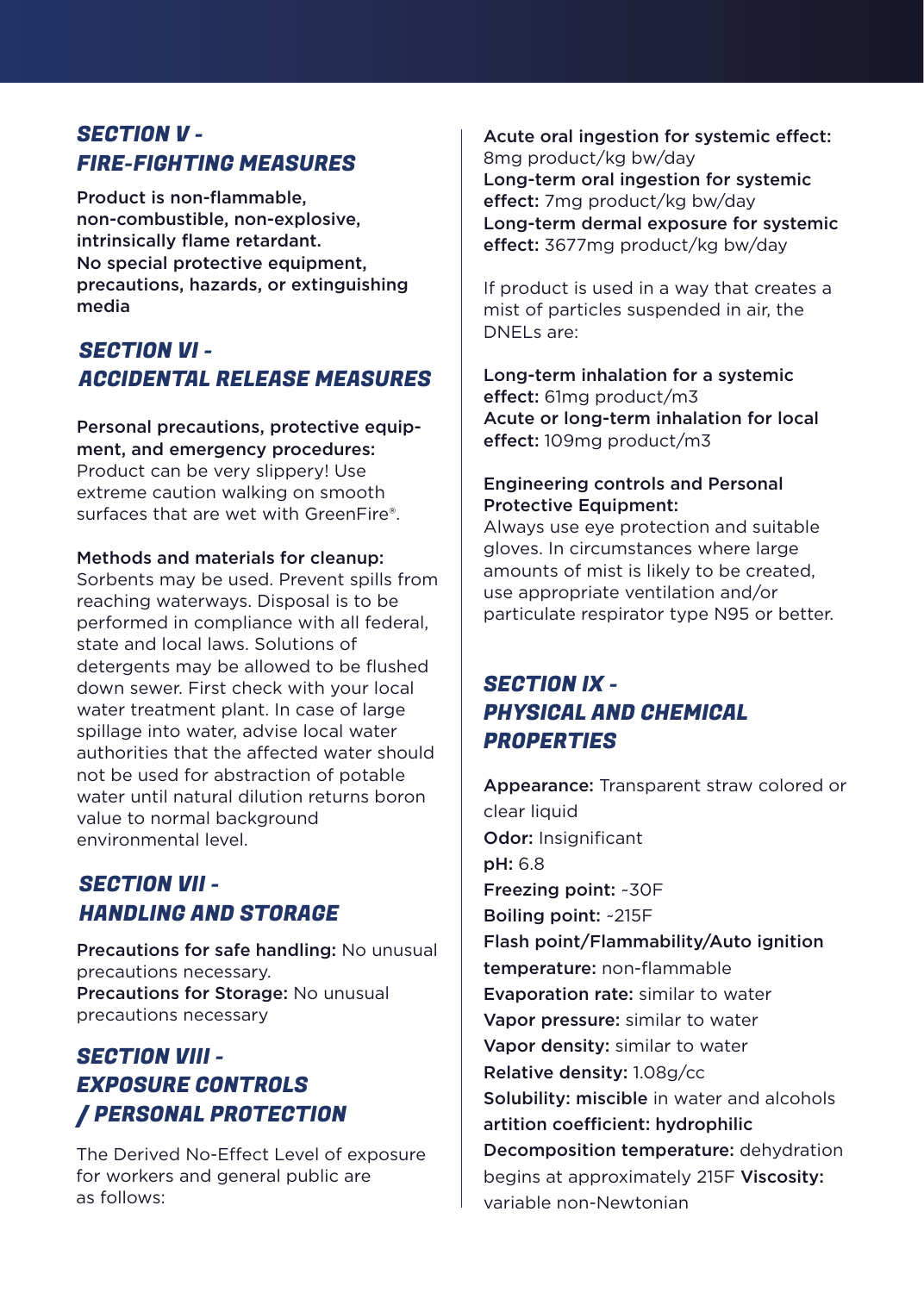# SECTION X - STABILITY AND REACTIVITY

Reactivity: No additional information. Chemical Stability: Stable under normal conditions.

Possibility of hazardous reactions: Avoid contact with strong reducing agents such as metal hydrides or alkali metals. These can react to generate flammable hydrogen gas.

Conditions to avoid: Avoid incompatible materials.

Incompatible materials: Strong reducing agents such as alkali metals, metal hydrides.

Hazardous decomposition products: Hydrogen, boranes, ammonia.

## SECTION XI - TOXICOLOGICAL INFORMATION

Acute toxicity: Low acute toxicity: LD50 in rats is over 10,000 mg product/kg of body weight.

Skin corrosion/irritation: Low dermal toxicity, poorly absorbed through skin. Non-irritant.

Serious eye damage/irritation: Eye irritant.

Respiratory or skin sensitization: Not a skin sensitizer.

Germ Cell mutagenicity/carcinogenicity: No component in this product in concentrations of %0.1 or greater, is identified as a carcinogen, potential carcinogen, anticipated carcinogen, or probable carcinogen according to OSHA, NTP, ACGIH, and IARC.

Reproductive Toxicity: A recent epidemiology study under the conditions of normal occupa-tional exposure indicated no effect of fertility. Animal feeding studies at high doses (doses that are many times those which humans would

normally be exposed to) have demonstrated effects on fertility and testis as well as developmental effects on the fetus including fetal weight loss and minor skeletal variations.

Specific Target Organ Toxicity -single exposure: N.A. –repeated exposure: N.A. Aspiration hazard: Low acute inhalation toxicity; LC50 in rats is greater than 9,800mg/m3

# SECTION XII - ECOLOGICAL INFORMATION

### Part 1: Non-naturally occurring portion of product

Persistence and biodegradability: This portion of the product biodegrades rapidly with an average of 95% decomposition after 28 days.

Bio-accumulating potential: Not significantly bio-accumulative. Mobility in soil: Water soluble and is leachable through normal soil.

Other adverse Effects: No data available.

### Part 2: Naturally occurring portion of the product

Persistence and biodegradability: This portion of the product is a ubiquitous and naturally occurring compound. It does not biodegrade but rather naturally disperses until reaching normal environmental levels.

Bio-accumulation potential: Not significantly bio-accumulative Mobility in soil: Water soluble and is leachable through normal soil. Other adverse effects: No data available

## AQUATIC TOXICITY TEST RESULTS

Algal Toxicity: OECD 201 Method, Pseudokirchneriella subcapitata, 72hrs, EC50=1,726 ppm